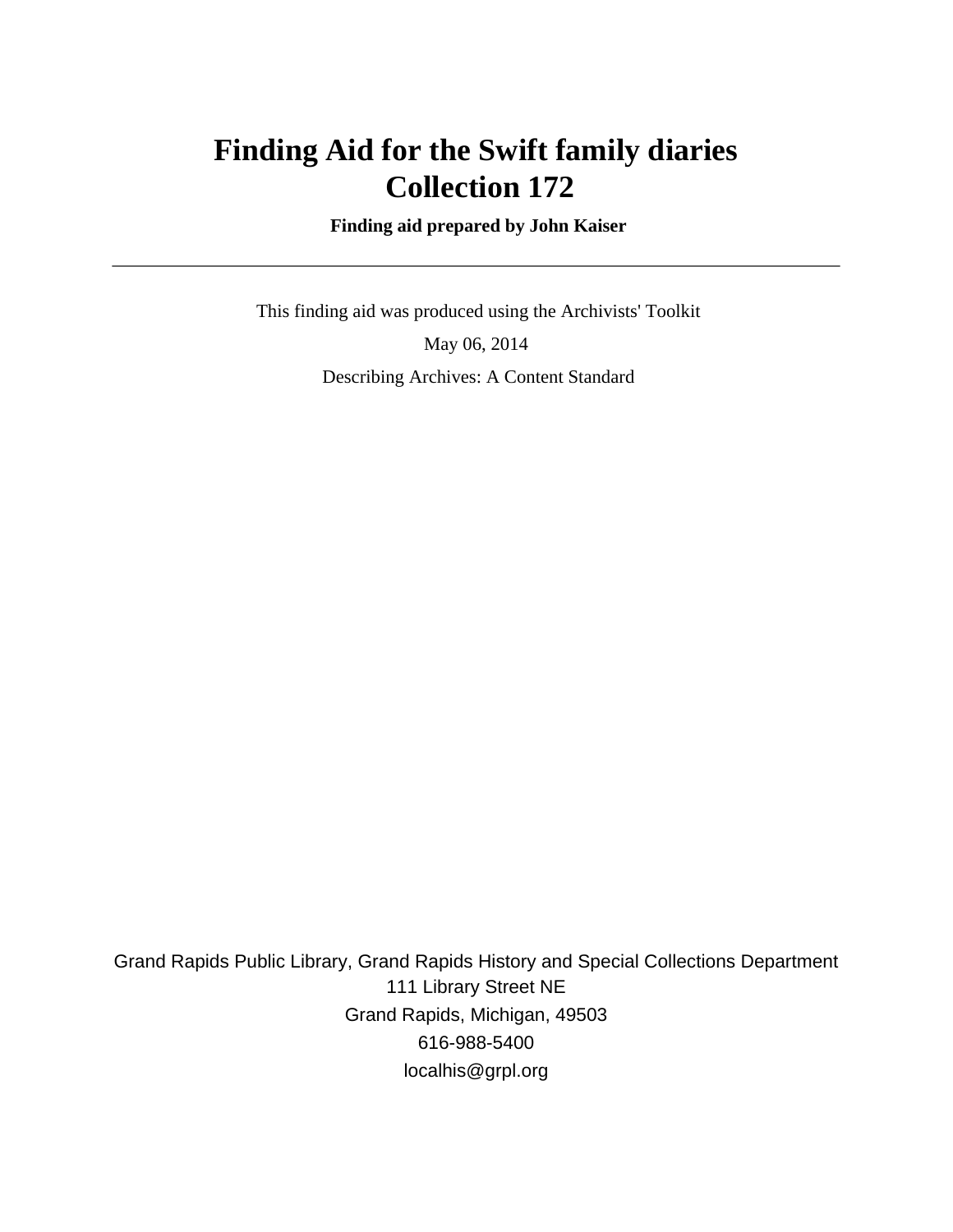# **Table of Contents**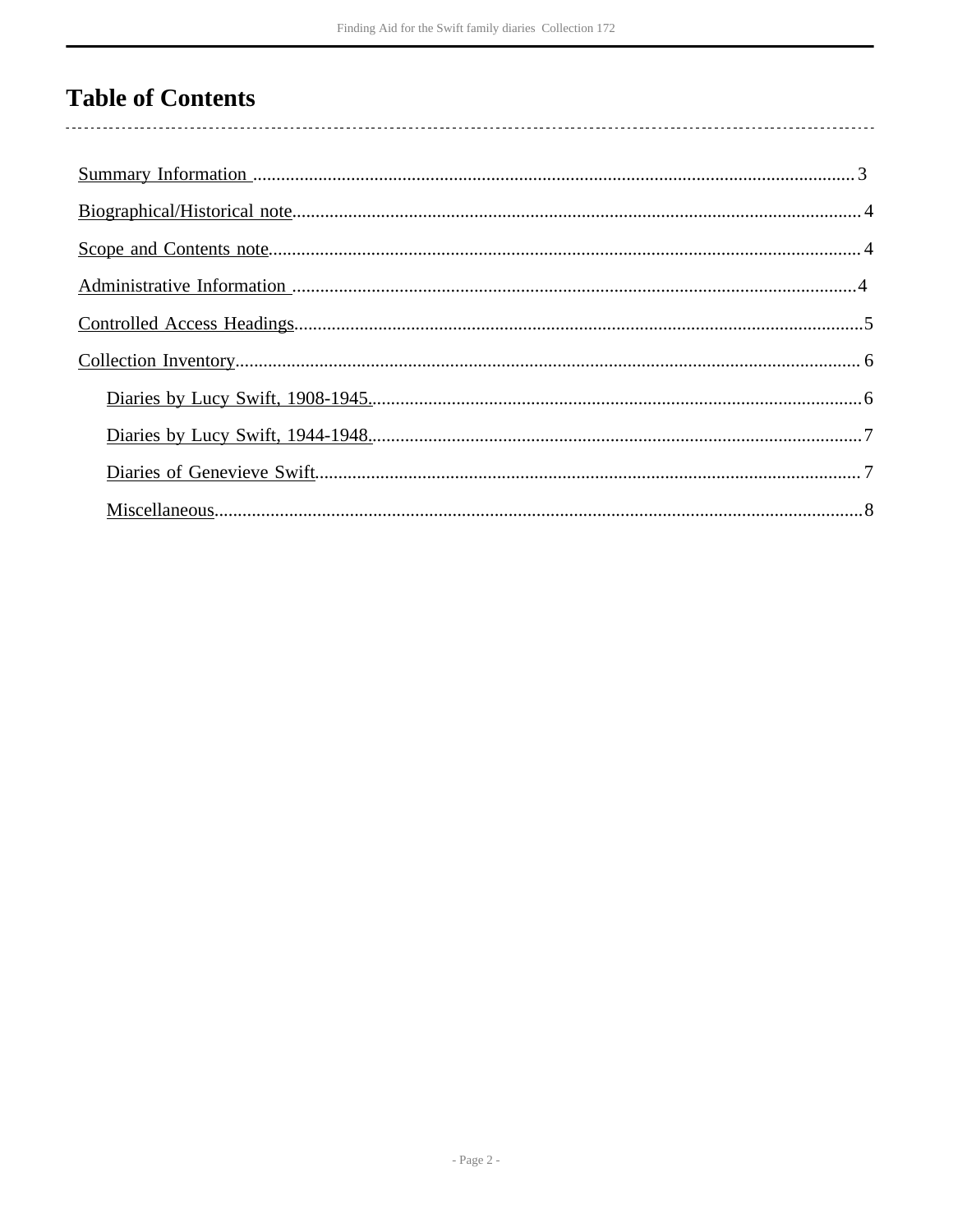# <span id="page-2-0"></span>**Summary Information**

| <b>Repository</b>       | Grand Rapids Public Library, Grand Rapids History and Special<br><b>Collections Department</b>                                                                                                                                                                                                                                                                                                                                                                                                                                                                                                                                                                                                                                                   |
|-------------------------|--------------------------------------------------------------------------------------------------------------------------------------------------------------------------------------------------------------------------------------------------------------------------------------------------------------------------------------------------------------------------------------------------------------------------------------------------------------------------------------------------------------------------------------------------------------------------------------------------------------------------------------------------------------------------------------------------------------------------------------------------|
| <b>Creator - Author</b> | Fraam, Genevieve Swift, 1883-1965                                                                                                                                                                                                                                                                                                                                                                                                                                                                                                                                                                                                                                                                                                                |
| <b>Creator - Author</b> | Swift, Lucy, 1862-1948                                                                                                                                                                                                                                                                                                                                                                                                                                                                                                                                                                                                                                                                                                                           |
| <b>Title</b>            | Swift family diaries                                                                                                                                                                                                                                                                                                                                                                                                                                                                                                                                                                                                                                                                                                                             |
| Date [inclusive]        | 1908-1963                                                                                                                                                                                                                                                                                                                                                                                                                                                                                                                                                                                                                                                                                                                                        |
| <b>Extent</b>           | 1.5 Linear feet Three boxes                                                                                                                                                                                                                                                                                                                                                                                                                                                                                                                                                                                                                                                                                                                      |
| Language                | English                                                                                                                                                                                                                                                                                                                                                                                                                                                                                                                                                                                                                                                                                                                                          |
| <b>Abstract</b>         | The Swift family diaries were written by a mother and daughter, Lucy<br>and Genevieve Swift, from 1908-1963. Lucy wrote some, Genevieve<br>wrote others and they both shared space in a third set. The diaries tell<br>about animals in the Swift's yard, the weather, trips to the medical doctor<br>and dentist and their daily routines. Some diaries give lists of garden<br>prices, and others give lists of travel expenses. They talk about the various<br>clubs the Swifts attended and their other forms of recreation. Some tell<br>about very serious moments, like when Lucy thinks she is going to die,<br>Genevieve's thoughts when her mother dies, and Genevieve's marriage.<br>They also contain the women's views on politics. |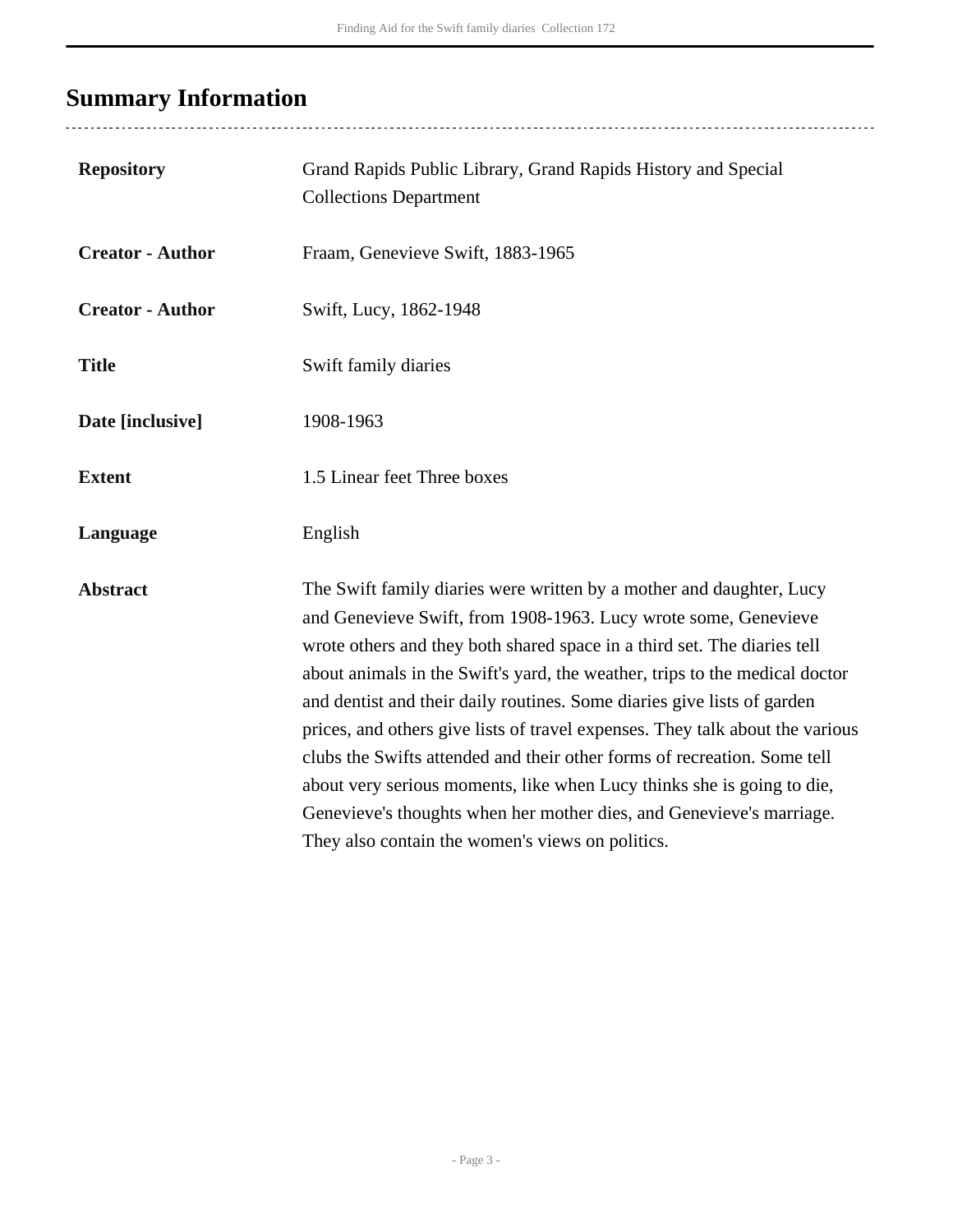### <span id="page-3-0"></span>**Biographical/Historical note**

Lucy Swift (1862-1948) was married to John Swift, and they had one daughter, Genevieve (c.1900-1965). After her husband died, probably in Holland, Michigan, Lucy and Genevieve moved to 2047 Leonard, NW, Grand Rapids, Michigan. Genevieve continued to live there after Lucy died on June 9, 1948. During her life, Lucy was active in different clubs including The Bards (poets), The Kent Garden Club, and The Ladies of the Eastern Star (masonic affiliation). A political conservative, Swift attended Fountain Street Church. Her diaries indicate that throughout her life she seemed paranoid about her health.

Genevieve Swift lived in her mother's house until the late 50's. Like her mother, she was involved in various clubs including The Bards. In 1957 she was married to a long time friend, George Framm, the owner of Framm's cafe. Shortly after their marriage they moved to Palm Beach, Florida. After the death of her husband in 1963 she lived a few years until her death on Nov. 2, 1965.

### <span id="page-3-1"></span>**Scope and Contents note**

This collection contains diaries written by a mother and daughter, Lucy and Genevieve Swift, from 1908-1963. Lucy exclusively wrote in some, Genevieve exclusively wrote in others, and they both shared space in a third set. The diaries tell about animals in the Swift's yard, about the weather, about trips to the medical doctor and dentist, and about the their daily routines. Some diaries give lists of garden prices, and others give lists of travel expenses. They talk about the various clubs the Swifts attended, and their other recreations. Some tell about very serious moments like when Lucy thinks she is going to die, the death of Lucy, and Genevieve's marriage. They also talk about their feelings on politics.

### <span id="page-3-2"></span>**Administrative Information**

#### **Publication Information**

Grand Rapids Public Library, Grand Rapids History and Special Collections Department

#### **Immediate Source of Acquisition note**

Clarence Weaver, 1979, accession number 00.028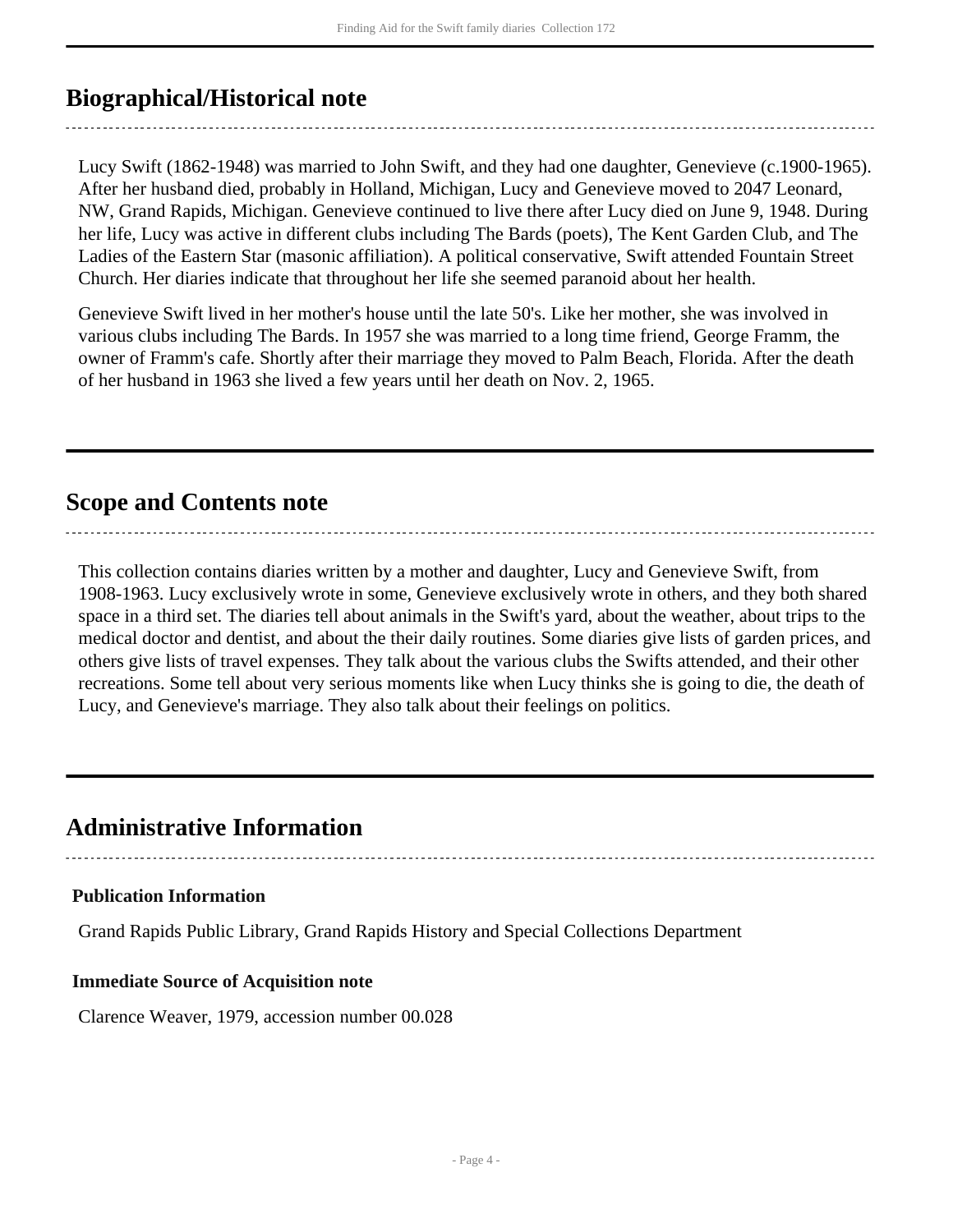## <span id="page-4-0"></span>**Controlled Access Headings**

#### **Genre(s)**

 $\ddotsc$ 

• diaries

#### **Geographic Name(s)**

• Grand Rapids (Mich.) -- History

#### **Personal Name(s)**

- Fraam, Genevieve Swift, 1883-1965
- Swift, Lucy, 1862-1948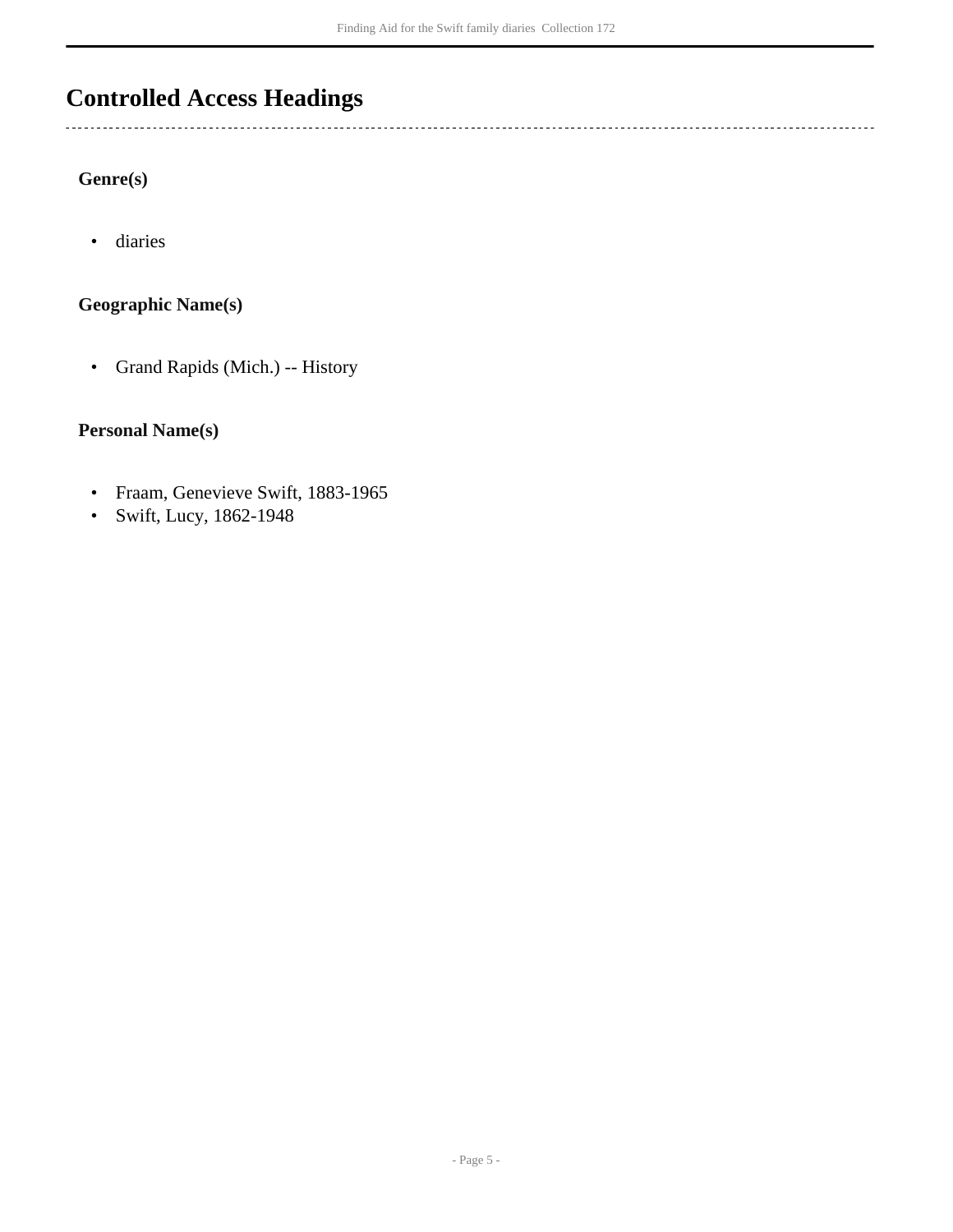## <span id="page-5-0"></span>**Collection Inventory**

<span id="page-5-1"></span>**Diaries by Lucy Swift, 1908-1945.** 

|                                                       | <b>Box</b>   | <b>Folder</b>  |
|-------------------------------------------------------|--------------|----------------|
| 1908, In "Private Bankers" booklet                    | $\mathbf 1$  | $\mathbf{1}$   |
| 1921                                                  | $\mathbf{1}$ | $\overline{2}$ |
| 1922-1925 Fnd. 1998 and 11/20/2001                    | $\mathbf{1}$ | 2.5            |
| 1924, In "High School Note Book no. 1"                | $\mathbf{1}$ | $\overline{3}$ |
| 1925                                                  | $\mathbf{1}$ | $\overline{4}$ |
| 1926                                                  | $\mathbf{1}$ | 5              |
| 1926                                                  | $\mathbf 1$  | 6              |
| 1927, In "Memorandum" notebook                        | $\mathbf{1}$ | $\overline{7}$ |
| 1927/1928 travel notes, In "Memorandum" notebook      | $\mathbf{1}$ | $8\,$          |
| 1928/1929 travel notes, In blue "Memorandum" notebook | $\mathbf{1}$ | 9              |
| 1929, In dark green "Memo" notebook                   | $\mathbf{1}$ | 10             |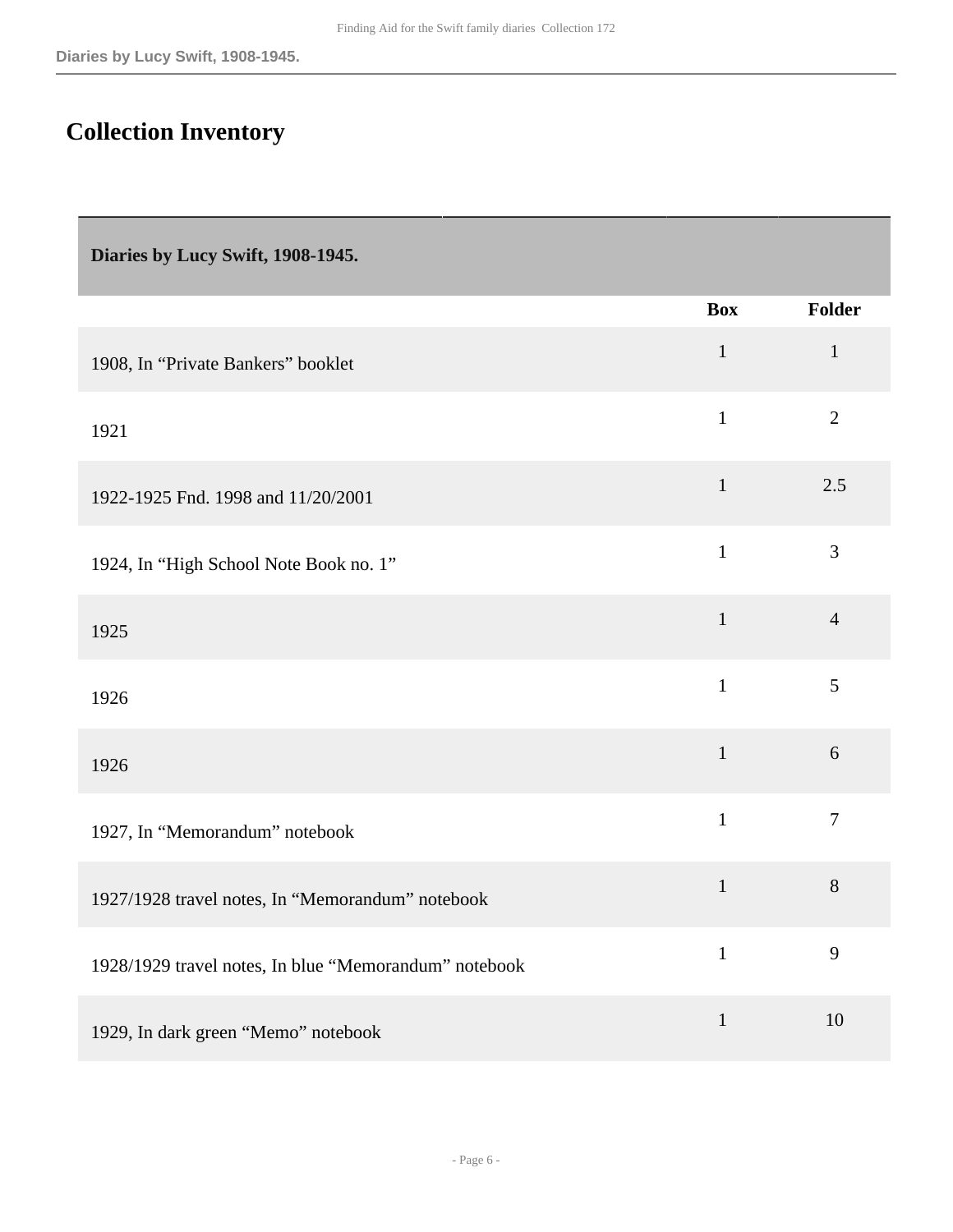<span id="page-6-1"></span><span id="page-6-0"></span>

| 1930-1931, In "Memorandum Book"                                                                                                            | $\mathbf{1}$                 | 11                  |
|--------------------------------------------------------------------------------------------------------------------------------------------|------------------------------|---------------------|
| 1931-1944, In 3-ring black binder [Processing note: pages should be<br>removed and a small acid-free folder made to accommodate the pages] | $\mathbf{1}$                 | 12                  |
| 1932, In green "Year Book"                                                                                                                 | $\mathbf{1}$                 | 13                  |
| 1934-1942, In "The Scribble in Book"                                                                                                       | $\mathbf{1}$                 | 14                  |
| 1935, "Diary"                                                                                                                              | $\mathbf{1}$                 | 15                  |
| 1938-1942, red "Five Year Diary"                                                                                                           | $\mathbf{1}$                 | 16                  |
| 1939-1942, green "The Scribble-In Book"                                                                                                    | $\mathbf{1}$                 | 17                  |
| 1943, brown "Write it Down"                                                                                                                | $\mathbf{1}$                 | 18                  |
| 1944, crème "Write it Down"                                                                                                                | $\mathbf{1}$                 | 19                  |
| 1945, brown "Penstar notebook"                                                                                                             | $\mathbf{1}$                 | 20                  |
| Diaries by Lucy Swift, 1944-1948.                                                                                                          | <b>Box</b><br>$\overline{2}$ | Folder<br>$21 - 24$ |
| <b>Diaries of Genevieve Swift</b>                                                                                                          |                              |                     |
|                                                                                                                                            | <b>Box</b>                   | Folder              |
| Diaries by Genevieve Swift, 1918-1954.                                                                                                     | $\overline{2}$               | $25 - 36$           |